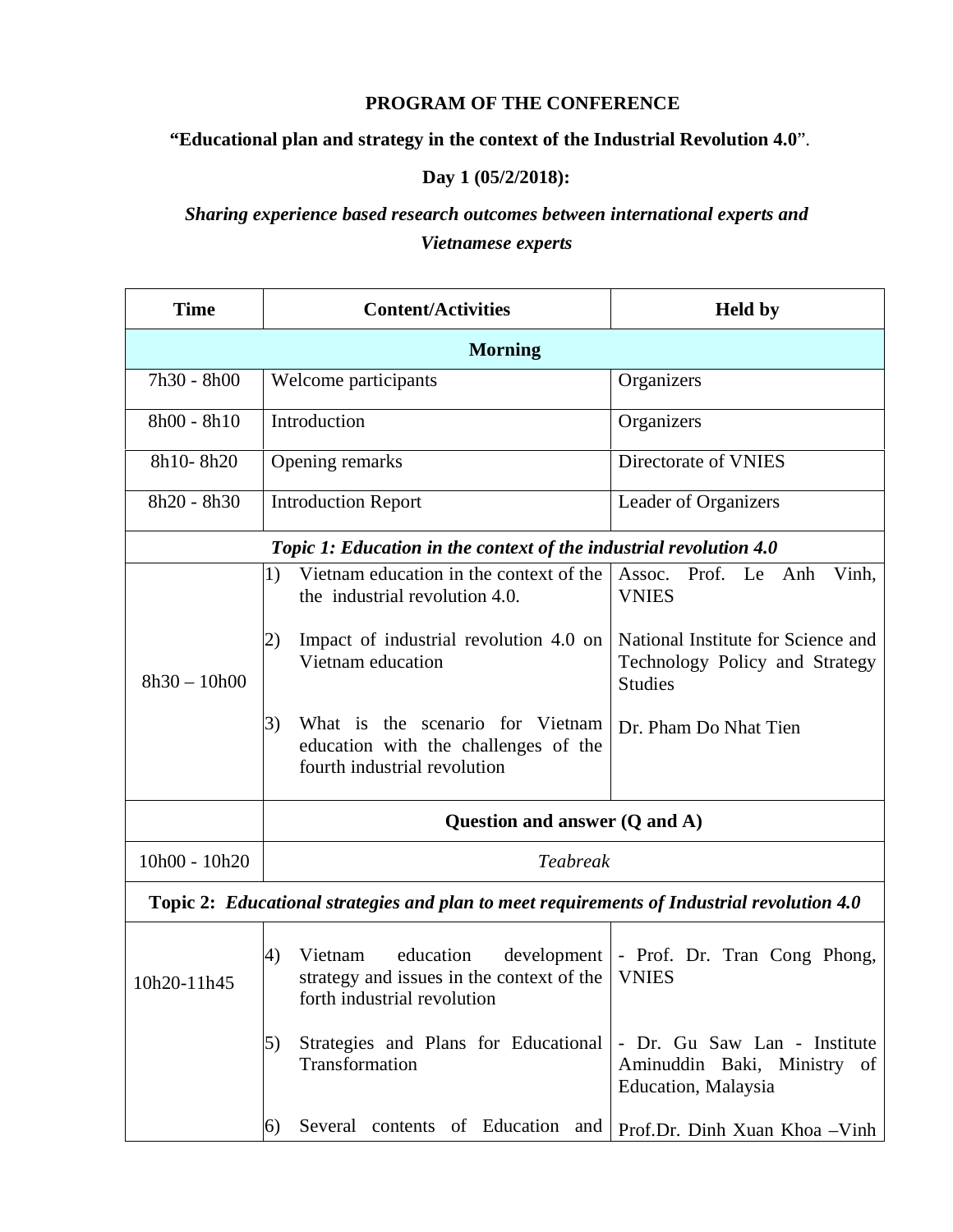|                                                                                                             | Training Strategy development to meet<br>demands of Industrial Revolution 4.0                                                                                                                        | University                                                                                                                                                                                      |  |
|-------------------------------------------------------------------------------------------------------------|------------------------------------------------------------------------------------------------------------------------------------------------------------------------------------------------------|-------------------------------------------------------------------------------------------------------------------------------------------------------------------------------------------------|--|
|                                                                                                             | Q and A                                                                                                                                                                                              |                                                                                                                                                                                                 |  |
| 11h45-13h30                                                                                                 | Lunch time                                                                                                                                                                                           |                                                                                                                                                                                                 |  |
| <b>Afternoon</b>                                                                                            |                                                                                                                                                                                                      |                                                                                                                                                                                                 |  |
| Topic 3: Develop, implement educational strategies and plans in the context of industrial<br>revolution 4.0 |                                                                                                                                                                                                      |                                                                                                                                                                                                 |  |
|                                                                                                             | Two parallel sessions                                                                                                                                                                                |                                                                                                                                                                                                 |  |
|                                                                                                             | Educational development strategies and<br>plans                                                                                                                                                      | Strategies for developing human<br>resource and higher education                                                                                                                                |  |
| 13h30 - 15h00                                                                                               | 1) Developing general education to meet<br>requirements of Industrila revolution 4.0<br>(Research Centre of General Education<br>$-$ VNIES)                                                          | 1) 4.0 Education and necessary<br>changes in managerial ability<br>(Prof. Dr. Nguyen Loc, Nguyen<br>tat Thanh University)                                                                       |  |
|                                                                                                             | $2)$ Model of Virtual school – a solution<br>meeting self-learning demand by the<br>learners in the context of industrial<br>revolution 4.0<br>(Research Dept. of Continuing education<br>$-$ VNIES) | 2) Human resource training in<br>Vietnam<br>impacts<br>in<br>of<br>industrial revolution 4.0 on<br>labor market<br>(Dr. Phan The Cong, Master. Ho<br>Thi Mai Suong – University of<br>Commerce) |  |
|                                                                                                             | 3) Developing ethnic minority education in<br>the context of industrial revolution 4.0<br>(Research Dept. of ethnic minority<br>$education - VNIES)$                                                 | 3) Current state<br>of Vietnam<br>manpower and challenges in<br>industrial<br>of<br>the<br>context<br>revolution 4.0<br>(Informatic and Forcasting)<br>Centre – VNIES)                          |  |
|                                                                                                             | 4) Developing strategies for education of<br>children with disabilities in the context<br>of industrial revolution 4.0<br>(Research Dept. of Special education $-$<br><i>VNIES</i> )                 | 4) View<br>by<br>enterprises<br>on.<br>quality of labor and education<br>and training in Vietnam in<br>coming time<br>(Dr. Tran Chi Dung -VCCI)                                                 |  |
|                                                                                                             | Q and A                                                                                                                                                                                              | Q and A                                                                                                                                                                                         |  |
| 15h00-15h20                                                                                                 | Teabreak                                                                                                                                                                                             |                                                                                                                                                                                                 |  |
| 15h20-16h20                                                                                                 | 5) Preserving the Leadership of Graduate<br>Headmasters'<br>National<br>of<br>the<br>Professional Leadership Qualification<br>Programme<br>(NPQEL)<br>Through                                        | The 4th Industrial Revolution<br>5)<br>Philippine<br>Education<br>and<br>Reforms: Strategic Plans and<br>Strategies"                                                                            |  |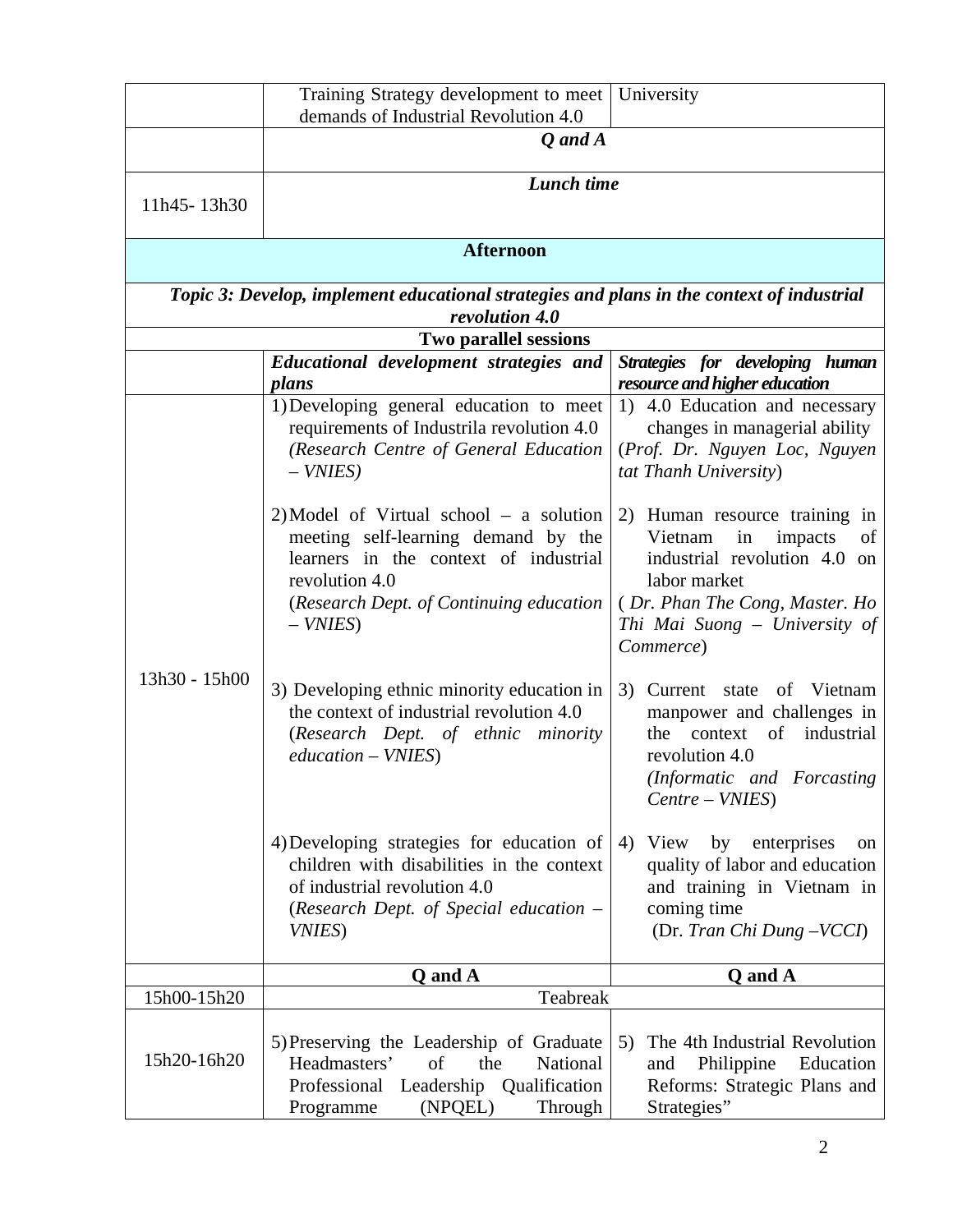|             | Benchmarking.<br>(Madam Kasmah Abdullah, Aminuddin<br>Baki Institute, Ministry of Education<br>Malaysia, and Assoc. Prof. Dr. Yusof B.<br>Boon, Technology Malaysia University)                       |    | (Dr. Roger- Philippine)                                                                                                                                                                                                  |
|-------------|-------------------------------------------------------------------------------------------------------------------------------------------------------------------------------------------------------|----|--------------------------------------------------------------------------------------------------------------------------------------------------------------------------------------------------------------------------|
|             | 6) Discussion on assessment of learner<br>competencies in the context of industrial<br>revolution 4.0<br>(Research Dept. of Education evaluation<br>$-$ VNIES)                                        |    | 6) Development Strategies by<br>Education University - Thai<br>Nguyen University in the<br>context of industrial<br>revolution 4.0<br>(Prof. Dr. Nguyen Hong<br>Quang, Education University<br>- Thai Nguyen University) |
|             | 7) Developing educational institution<br>managers' competencies in the context<br>of industrial revolution $4.0 - (Policy \ and)$<br>Strategy of Education development<br>research department, VNIES) | 7) | Impacts of industrial<br>revolution 4.0 on higher<br>education<br>(Research Centre of Higher<br>education – VNIES)                                                                                                       |
| 16h20-17h00 | <b>Conclusion</b>                                                                                                                                                                                     |    |                                                                                                                                                                                                                          |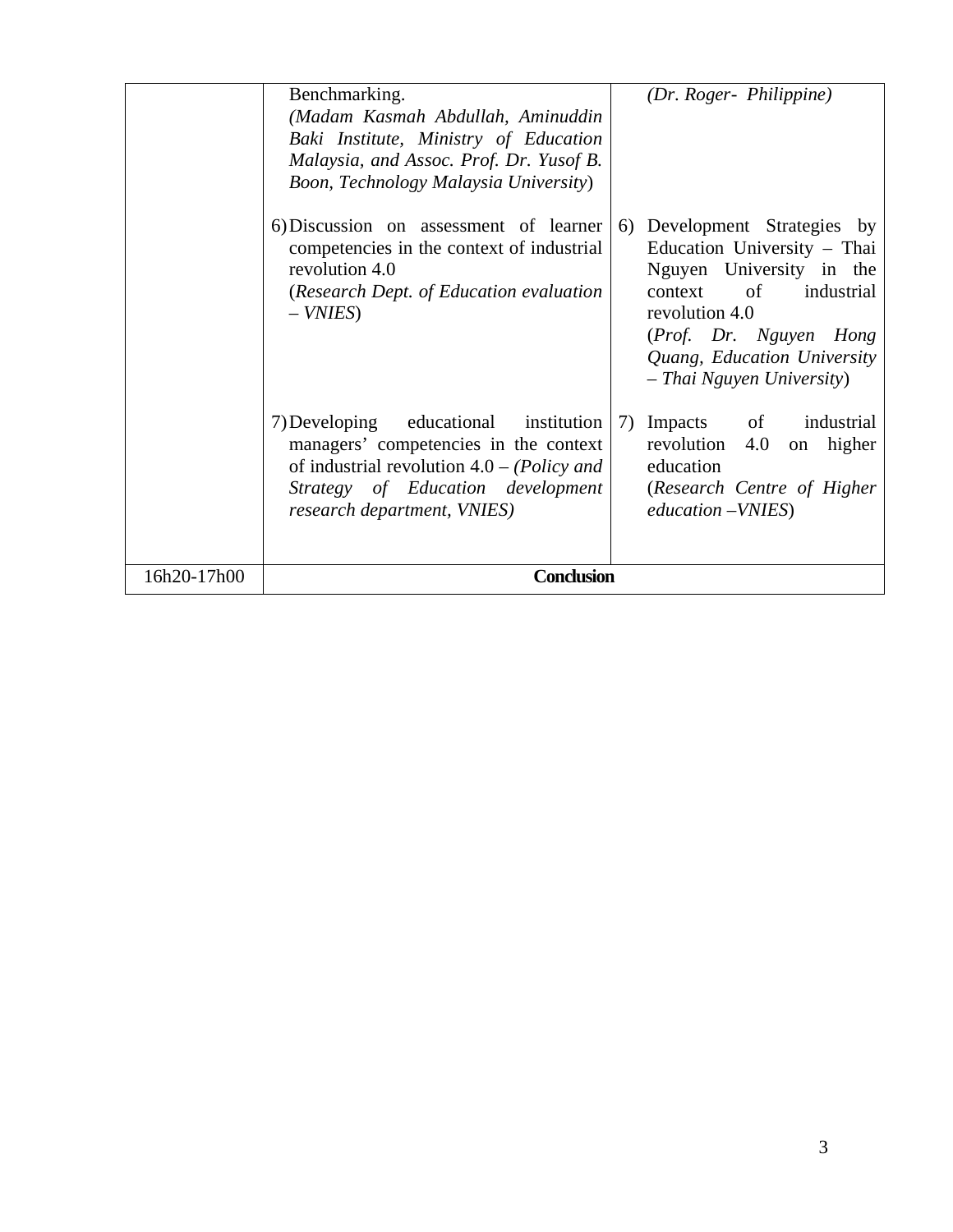# **Day 2 (06/02/18)**

| Training on Designing Educational strategies and plans in the context of industrial |
|-------------------------------------------------------------------------------------|
| revolution 4.0                                                                      |

| <b>Time</b>                  | <b>Contents/Activities</b>                                                                                                                                                   |                                                                                                                        | <b>Contents/Activities</b>                                                |
|------------------------------|------------------------------------------------------------------------------------------------------------------------------------------------------------------------------|------------------------------------------------------------------------------------------------------------------------|---------------------------------------------------------------------------|
| <b>Morning</b>               |                                                                                                                                                                              |                                                                                                                        |                                                                           |
|                              | <b>Session 1: Designing educational</b><br>strategies and plans                                                                                                              | <b>Session 2: Designing educational</b><br>strategies and plans for higher<br>education institutions                   |                                                                           |
| 7h30 - 8h00                  | Welcome participants                                                                                                                                                         | Welcome participants                                                                                                   |                                                                           |
| 8h00 - 8h15                  | <b>Introduction</b>                                                                                                                                                          | <b>Introduction</b>                                                                                                    |                                                                           |
| $8h15 - 10.00$               | Training on Designing educational<br>strategies and plans at national and local<br>level<br>(Dr. Gu Saw Lan, Institut Aminuddin<br>Baki, Ministry of Education,<br>Malaysia) | Designing educational strategies and<br>plans for higher education<br>institutions.<br>$(Prof. Dr. Nguyén Loôc)$       |                                                                           |
| 10.00-10.20                  | <b>Teabreak</b>                                                                                                                                                              |                                                                                                                        |                                                                           |
| 10h20-11h45                  | Training on Designing educational<br>strategies and plans at national and local<br>level<br>(Dr. Gu Saw Lan, Institut Aminuddin<br>Baki, Ministry of Education,<br>Malaysia) | Designing educational strategies and<br>plans in the context of 4.0 Industrial<br>revolution<br>(Prof. Dr. Nguyễn Lộc) |                                                                           |
| 11h45 - 13h30                | Lunch                                                                                                                                                                        |                                                                                                                        |                                                                           |
|                              | <b>Afternoon</b>                                                                                                                                                             |                                                                                                                        |                                                                           |
| $13h30 - 16h30$<br>(teabreak | Training on Designing educational<br>strategies and plans at national and local                                                                                              |                                                                                                                        | Training on education strategy<br>development for higher education level. |